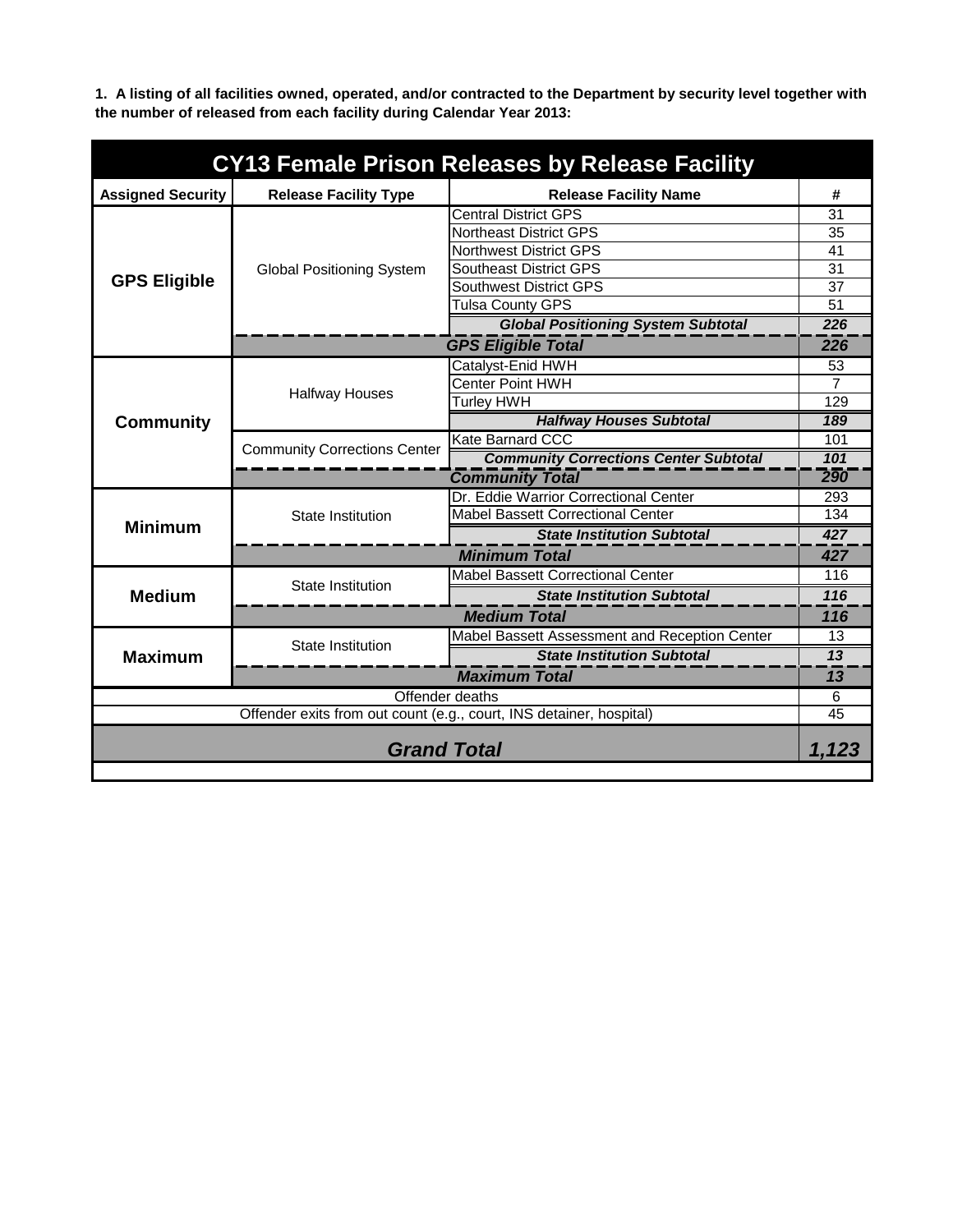| CY13 Male Prison Releases by Release Facility |                                      |                                                                        |                |  |
|-----------------------------------------------|--------------------------------------|------------------------------------------------------------------------|----------------|--|
| <b>Assigned Security</b>                      | <b>Release Facility Type</b>         | <b>Release Facility Name</b>                                           | #              |  |
|                                               |                                      | <b>Central District EMP</b>                                            | 2              |  |
|                                               |                                      | Northeast District EMP                                                 | 1              |  |
|                                               | <b>Electronic Monitoring Program</b> | Northwest District EMP                                                 | $\overline{c}$ |  |
| GPS Eligible                                  |                                      | <b>Southeast District EMP</b>                                          | 5              |  |
|                                               |                                      | <b>Southwest District EMP</b>                                          | 3              |  |
|                                               |                                      | <b>Tulsa County EMP</b>                                                | 1              |  |
|                                               |                                      | <b>Electronic Monitoring Subtotal</b>                                  | 14             |  |
|                                               |                                      | <b>Central District GPS</b>                                            | 120            |  |
|                                               |                                      | <b>Northeast District GPS</b>                                          | 116            |  |
| EMP or                                        |                                      | <b>Northwest District GPS</b>                                          | 95             |  |
|                                               | <b>Global Positioning System</b>     | <b>Southeast District GPS</b>                                          | 101            |  |
|                                               |                                      | <b>Southwest District GPS</b>                                          | 86             |  |
|                                               |                                      | <b>Tulsa County GPS</b>                                                | 129            |  |
|                                               |                                      | <b>Global Positioning System Subtotal</b>                              | 647            |  |
|                                               | <b>EMP or GPS Eligible Total</b>     |                                                                        | 661            |  |
|                                               |                                      | <b>Avalon HWH</b>                                                      | 314            |  |
|                                               |                                      | Bridgeway HWH                                                          | 173            |  |
|                                               |                                      | Carver HWH                                                             | 246            |  |
|                                               |                                      | Catalyst-Cameo HWH                                                     | 50             |  |
|                                               | <b>Halfway Houses</b>                | Center Point HWH                                                       | 51             |  |
|                                               |                                      | Center Point Osage HWH                                                 | 53             |  |
|                                               |                                      | Catalyst-Ivanhoe HWH                                                   | 83             |  |
|                                               |                                      | Oklahoma HWH                                                           | 51             |  |
|                                               |                                      |                                                                        |                |  |
|                                               |                                      |                                                                        |                |  |
|                                               |                                      | <b>Halfway Houses Subtotal</b>                                         | 1,021          |  |
|                                               |                                      | <b>Altus CWC</b>                                                       | 32             |  |
|                                               |                                      | Ardmore CWC<br>Beaver CWC                                              | 15<br>12       |  |
|                                               |                                      |                                                                        | 36             |  |
|                                               |                                      | <b>Carter County CWC</b><br>Davis CWC                                  | 17             |  |
|                                               |                                      | Elk City CWC                                                           | 10             |  |
|                                               |                                      | Frederick CWC                                                          | 28             |  |
|                                               |                                      | <b>Hobart CWC</b>                                                      | 28             |  |
| ommunity                                      | <b>Community Work Center</b>         | <b>Hollis CWC</b>                                                      | 12             |  |
|                                               |                                      | <b>Idabel CWC</b>                                                      | 24             |  |
|                                               |                                      | Madill CWC                                                             | 29             |  |
|                                               |                                      | Mangum CWC                                                             | 31             |  |
|                                               |                                      | Sayre CWC                                                              | 13             |  |
|                                               |                                      | <b>Walters CWC</b>                                                     | 31             |  |
|                                               |                                      | Waurika CWC                                                            | 12             |  |
|                                               |                                      | <b>Community Work Center Subtotal</b>                                  | 330            |  |
|                                               |                                      | Clara Waters CCC                                                       | 131            |  |
|                                               |                                      | Enid CCC                                                               | 35             |  |
|                                               | <b>Community Corrections Center</b>  | Lawton CCC                                                             | 128            |  |
|                                               |                                      | Oklahoma City CCC                                                      | 186            |  |
|                                               |                                      | Union City CCC                                                         | 157            |  |
|                                               |                                      | <b>Community Corrections Center Subtotal</b><br><b>Community Total</b> | 637<br>1,988   |  |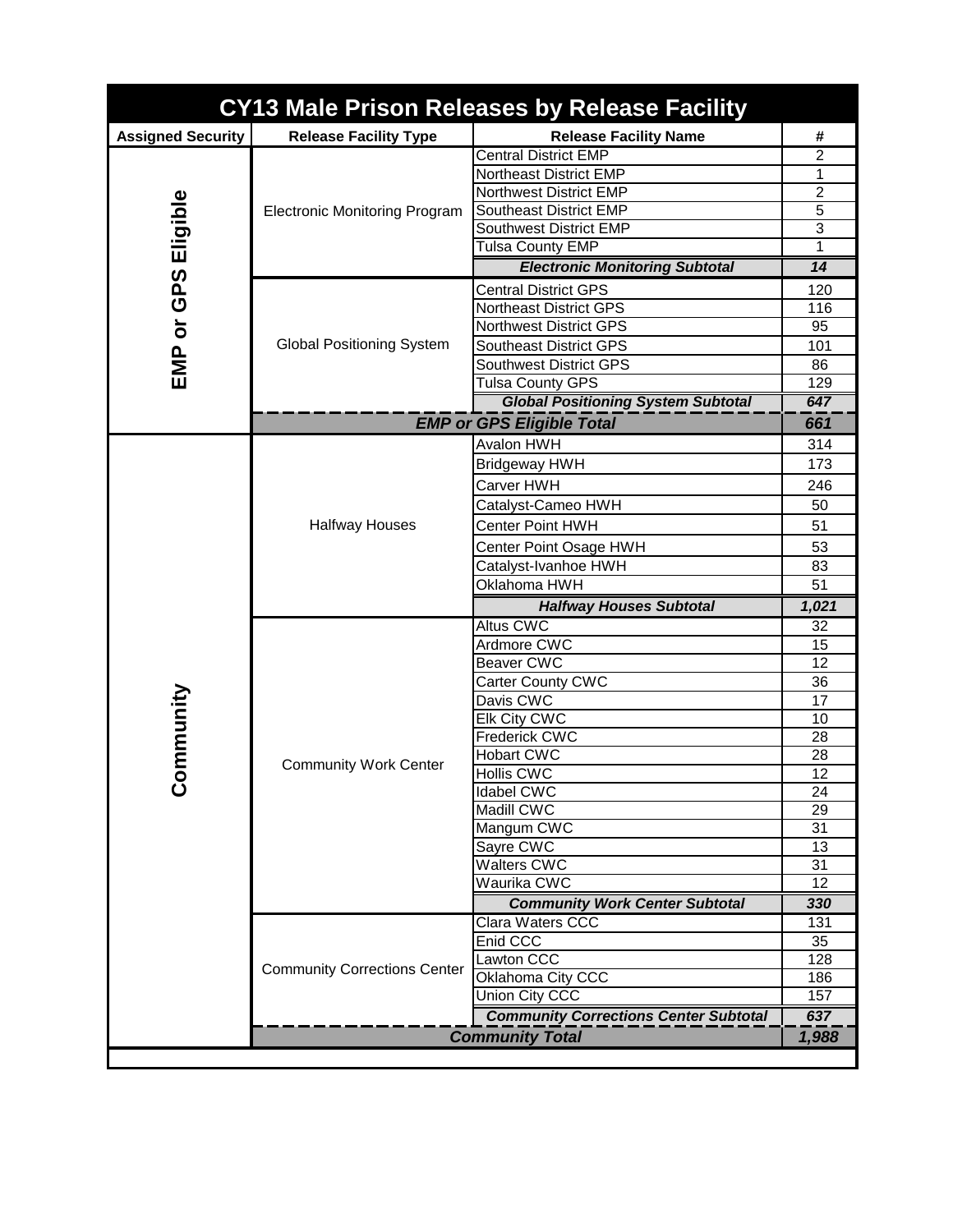|                    |                                                                     | CY13 Male Prison Releases by Release Facility, Cont'd |                |
|--------------------|---------------------------------------------------------------------|-------------------------------------------------------|----------------|
|                    | County Jail Program                                                 | Choctaw County Jail                                   | 7              |
|                    |                                                                     | <b>Greer County Jail</b>                              | $\overline{2}$ |
|                    |                                                                     | Jefferson County Jail                                 | 84             |
|                    |                                                                     | Nowata County Jail                                    | 4              |
|                    |                                                                     | <b>County Jail Program Subtotal</b>                   | 97             |
|                    |                                                                     | Charles E. Bill Johnson Correctional Center           | 485            |
|                    |                                                                     | <b>Howard McLeod Correctional Center</b>              | 232            |
|                    |                                                                     | Jackie Brannon Correctional Center                    | 217            |
| Minimum            |                                                                     | James Crabtree Correctional Center                    | 65             |
|                    |                                                                     | <b>Jess Dunn Correctional Center</b>                  | 345            |
|                    |                                                                     | Jim E Hamilton Correctional Center                    | 263            |
|                    |                                                                     | John Lilley Correctional Center                       | 271            |
|                    | State Institution                                                   | Lexington Correctional Center                         | 86             |
|                    |                                                                     | <b>Mack Alford Correctional Center</b>                | 95             |
|                    |                                                                     | Northeast Oklahoma Correctional Center                | 221            |
|                    |                                                                     | Oklahoma State Reformatory                            | 94             |
|                    |                                                                     | R.B. Dick Conner Correctional Center                  | 78             |
|                    |                                                                     | William S. Key Correctional Center                    | 283            |
|                    |                                                                     | <b>State Institution Subtotal</b>                     | 2,735          |
|                    |                                                                     | <b>Minimum Total</b>                                  | 2,832          |
|                    | County Jail Program                                                 | Comanche County Jail                                  | 9              |
|                    |                                                                     | Cotton County Jail                                    | $\overline{c}$ |
|                    |                                                                     | Leflore County Jail                                   | 5              |
|                    |                                                                     | Oklahoma County Jail                                  | 46             |
|                    |                                                                     | <b>Okmulgee County Jail</b>                           | 5              |
|                    |                                                                     | Tillman County Jail                                   | $\overline{5}$ |
|                    |                                                                     | <b>County Jail Program Subtotal</b>                   | 72             |
|                    | <b>Private Prison</b>                                               | <b>Cimarron Correctional Facility</b>                 | 149            |
|                    |                                                                     | Davis Correctional Facility                           | 138            |
|                    |                                                                     | Lawton Correctional Facility                          | 299            |
| Medium             |                                                                     | <b>Private Prison Subtotal</b>                        | 586            |
|                    | <b>State Institution</b>                                            | James Crabtree Correctional Center                    | 50             |
|                    |                                                                     | Joseph Harp Correctional Center                       | 188            |
|                    |                                                                     | Lexington Correctional Center                         | 110            |
|                    |                                                                     | <b>Mack Alford Correctional Center</b>                | 50             |
|                    |                                                                     | Oklahoma State Reformatory                            | 37             |
|                    |                                                                     | R.B. Dick Conner Correctional Center                  | 74             |
|                    |                                                                     | <b>State Institution Subtotal</b>                     | 509            |
|                    |                                                                     | <b>Medium Total</b>                                   | 1,167          |
|                    |                                                                     | <b>Cimarron Correctional Facility</b>                 | 15             |
|                    | <b>Private Prison</b>                                               | <b>Davis Correctional Facility</b>                    | 30             |
| Maximum            |                                                                     | <b>Private Prison Subtotal</b>                        | 45             |
|                    |                                                                     | Lex Assessment & Reception Center                     | 63             |
|                    | <b>State Institution</b>                                            | Oklahoma State Penitentiary                           | 41             |
|                    |                                                                     | <b>State Institution Subtotal</b>                     | 104            |
|                    | <b>Maximum Total</b>                                                |                                                       | 149            |
|                    | Offender deaths                                                     |                                                       | 88             |
|                    | Offender exits from out count (e.g., court, INS detainer, hospital) |                                                       | 146            |
|                    |                                                                     |                                                       |                |
| <b>Grand Total</b> |                                                                     |                                                       | 7,031          |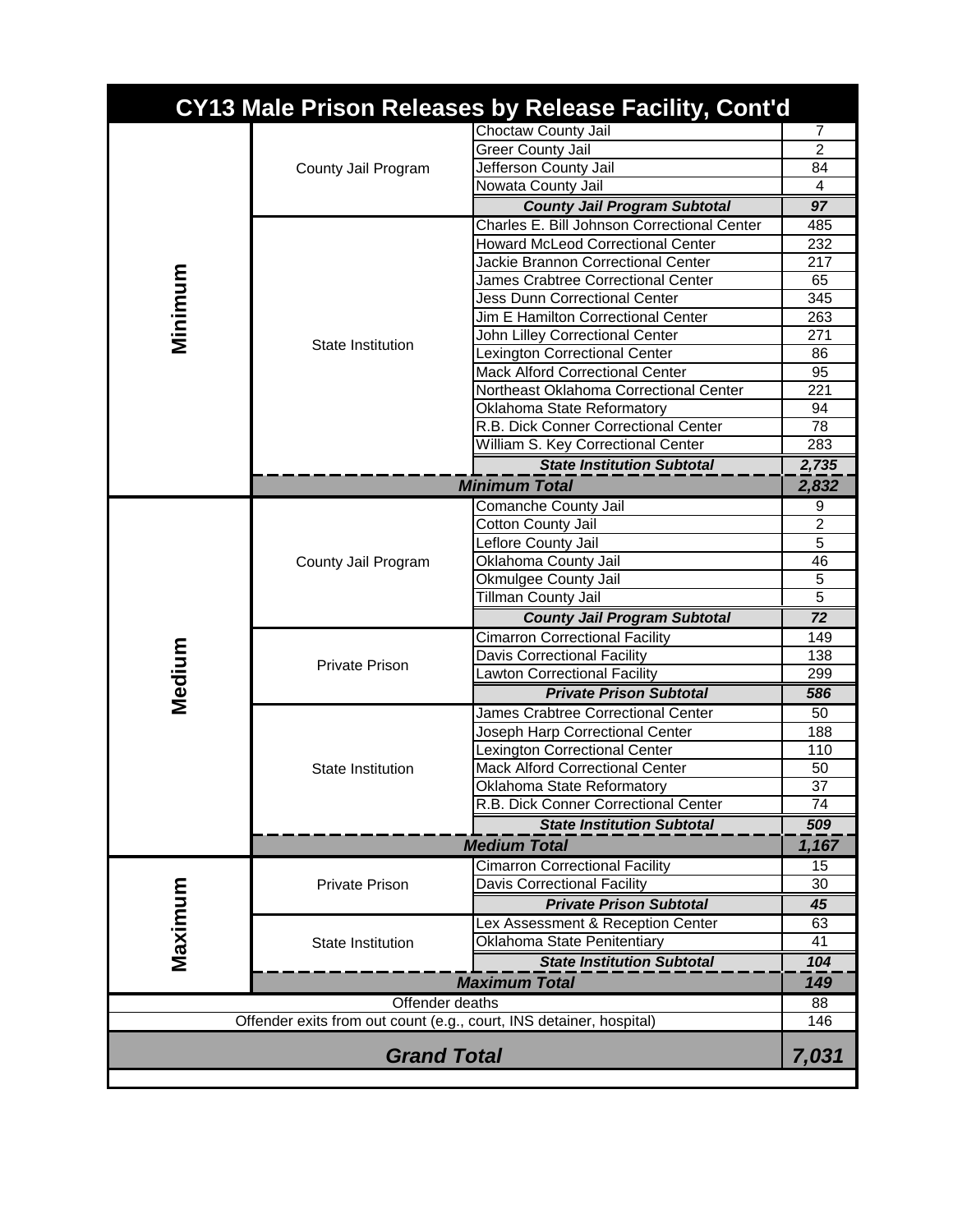**2. Total number of inmates released from physical custody during Calendar Year 2013:**

| <b>CY13 Releases from Physical Custody</b> |                 |       |  |
|--------------------------------------------|-----------------|-------|--|
|                                            | <b>Males</b>    | 6,943 |  |
|                                            | Females         | 1.117 |  |
| <b>Prison Discharges</b>                   | <b>Subtotal</b> | 8,060 |  |
|                                            | <b>Males</b>    | 88    |  |
|                                            | Females         | 6     |  |
| <b>Deaths</b>                              | <b>Subtotal</b> | 94    |  |
| <b>Total Releases</b>                      |                 | 8,154 |  |
|                                            |                 |       |  |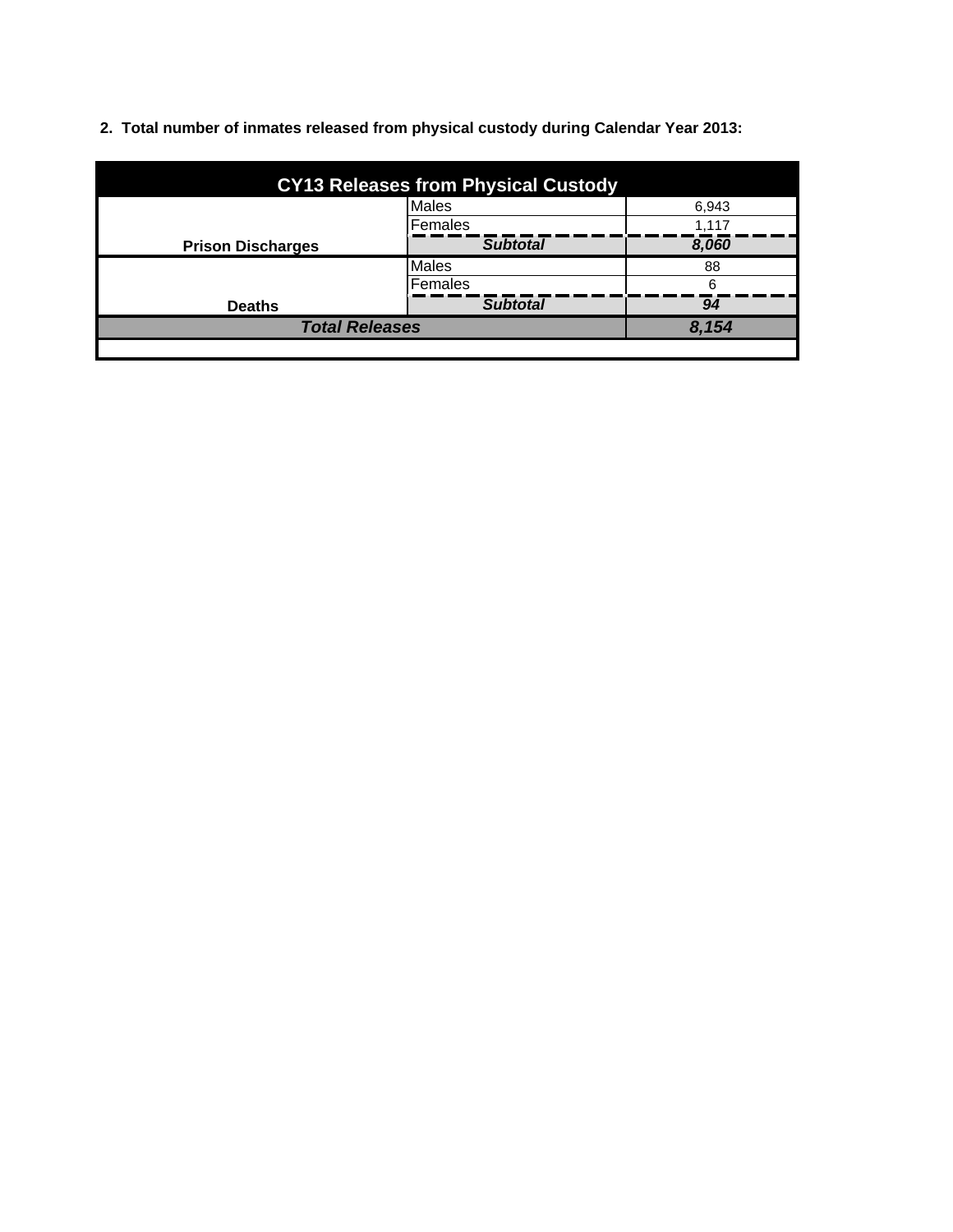**3. Total number of inmates employed by private employers prior to the inmate's release from physical custody:**

| <b>CY13 Offender Employed Prior to Release</b> |       |  |  |
|------------------------------------------------|-------|--|--|
| <b>Work Release</b>                            | 2.608 |  |  |
| <b>Institutional Private Employers</b>         | 412   |  |  |
|                                                |       |  |  |